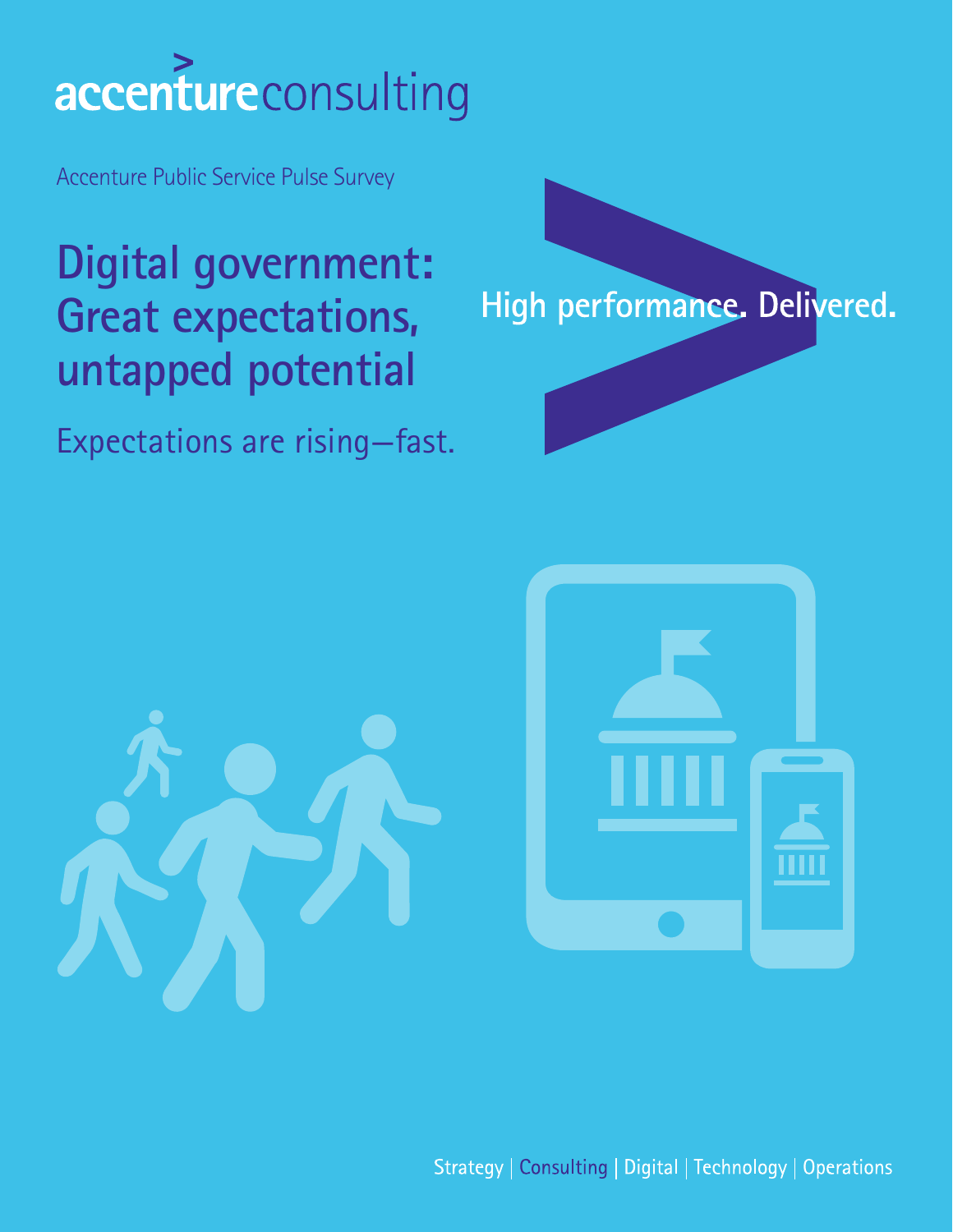When Accenture surveyed US citizens in 2014 to assess their views of digital government, nearly three-quarters (73 percent) indicated that they hold government to the same, or higher, standard as their commercial providers. In the follow-up survey—just two years later the percentage surged to 85 percent.



## While satisfaction is up, there's still room to improve.

**Citizens' satisfaction with digital services from government**



## 4 in10 citizens are still not satisfied.





## Most interactions are still "analog."

Telephone, in person and regular mail are still the dominant channels for citizen-government interactions.

#### **Citizens' digital interactions with city or state government**



Only 32% of citizens reported that more than half of their interactions are digital.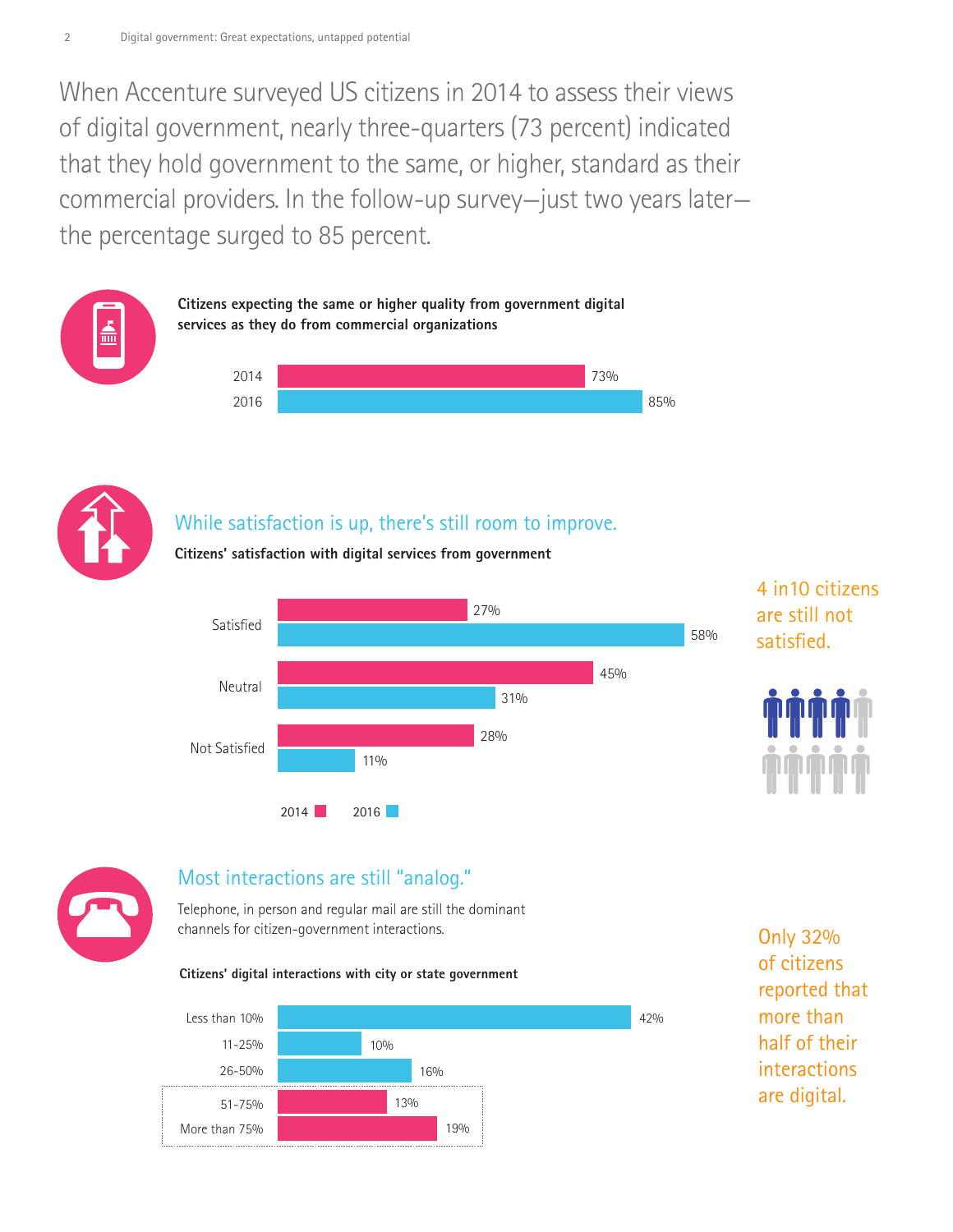## "Frequent fliers" tend to be more digital.

Interestingly, citizens who interact regularly with government report more digital interaction.

#### **Digital interactions**





## Use of specific digital government services is limited to moderate.

Even the most popular services are used by just four in 10 citizens. Most services show significant opportunity to increase digital uptake.



#### **Activity Citizens who have attempted the activity on city or state government websites in the past 12 months**

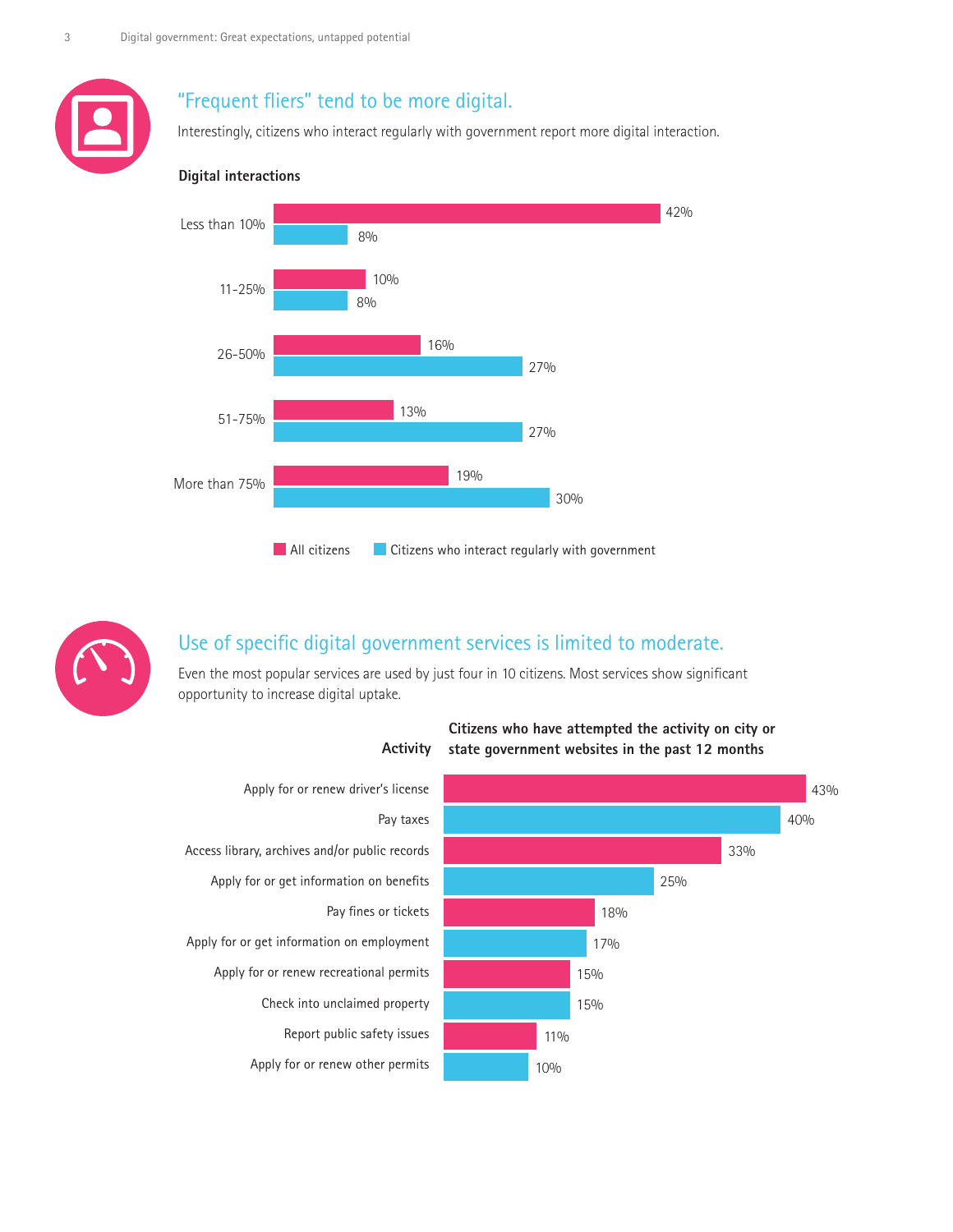

## What's in the way?

Many of the obstacles that citizens identified in 2014 have persisted—with some alarming increases in certain barriers.

#### **Most significant obstacles encountered when using digital government services**





### The digital difference

One thing stayed the same from 2014 to 2016: Citizens made it clear that digital services is an area where government can positively impact their views.

#### **Improving digital government services would positively change citizens':**